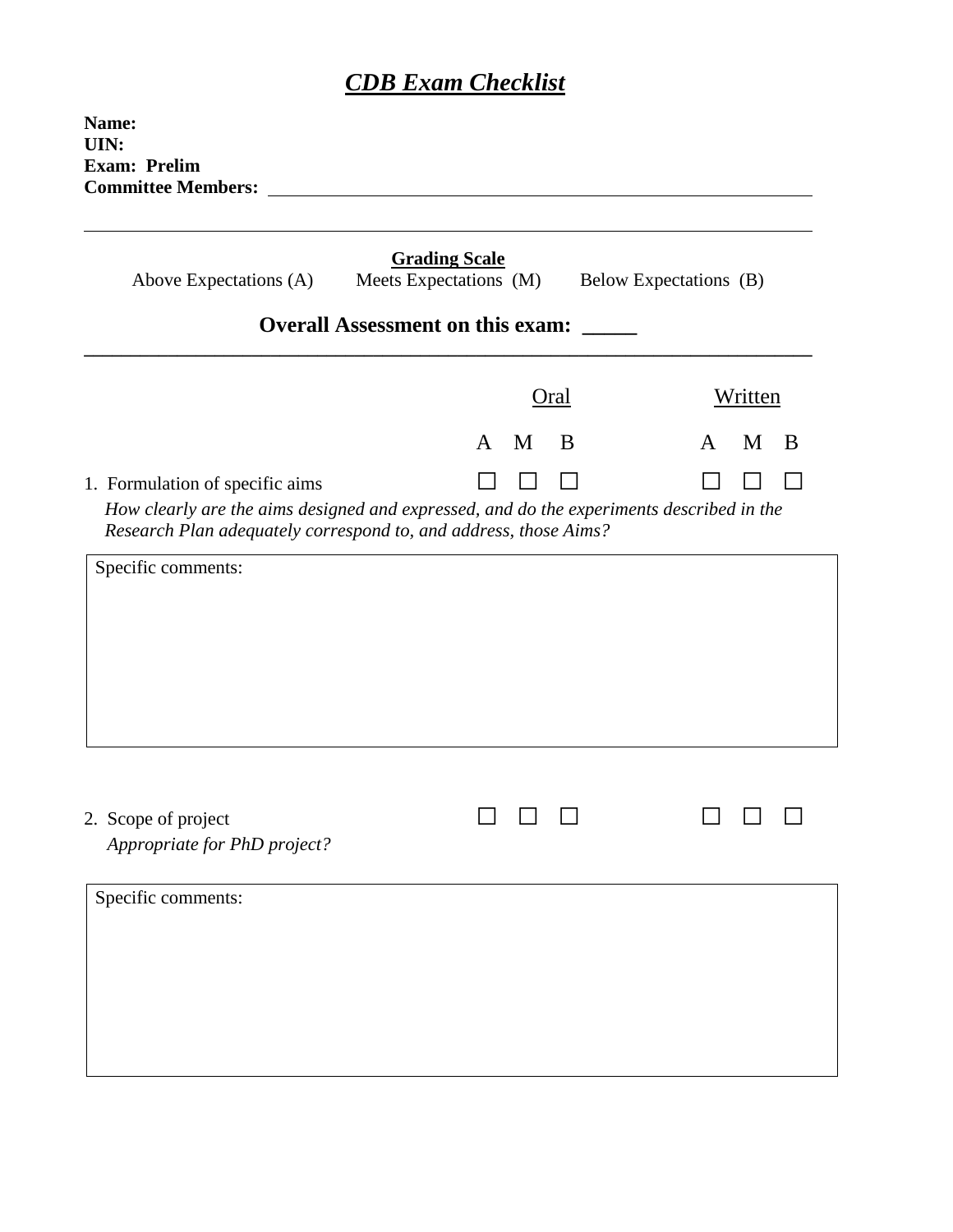|                                                                                                                                                                                                  | A | ()ral<br>M | B | A | Written<br>M | B |
|--------------------------------------------------------------------------------------------------------------------------------------------------------------------------------------------------|---|------------|---|---|--------------|---|
| 3. Significance/Innovation<br>(Scientific Justification for the Project)<br>Has the student identified an important problem, and is the approach likely to yield<br>significant, novel findings? |   |            |   |   |              |   |
| Specific comments:                                                                                                                                                                               |   |            |   |   |              |   |
| 4. Background knowledge in field<br>Does this student understand the overall concepts, literature, and methodologies in the field?                                                               |   |            |   |   |              |   |
| Specific comments:                                                                                                                                                                               |   |            |   |   |              |   |
| 5. Progress and/or student productivity<br>How much has this student accomplished so far? Has he or she been adequately focused and<br>motivated?                                                |   |            |   |   |              |   |
| Specific comments:                                                                                                                                                                               |   |            |   |   |              |   |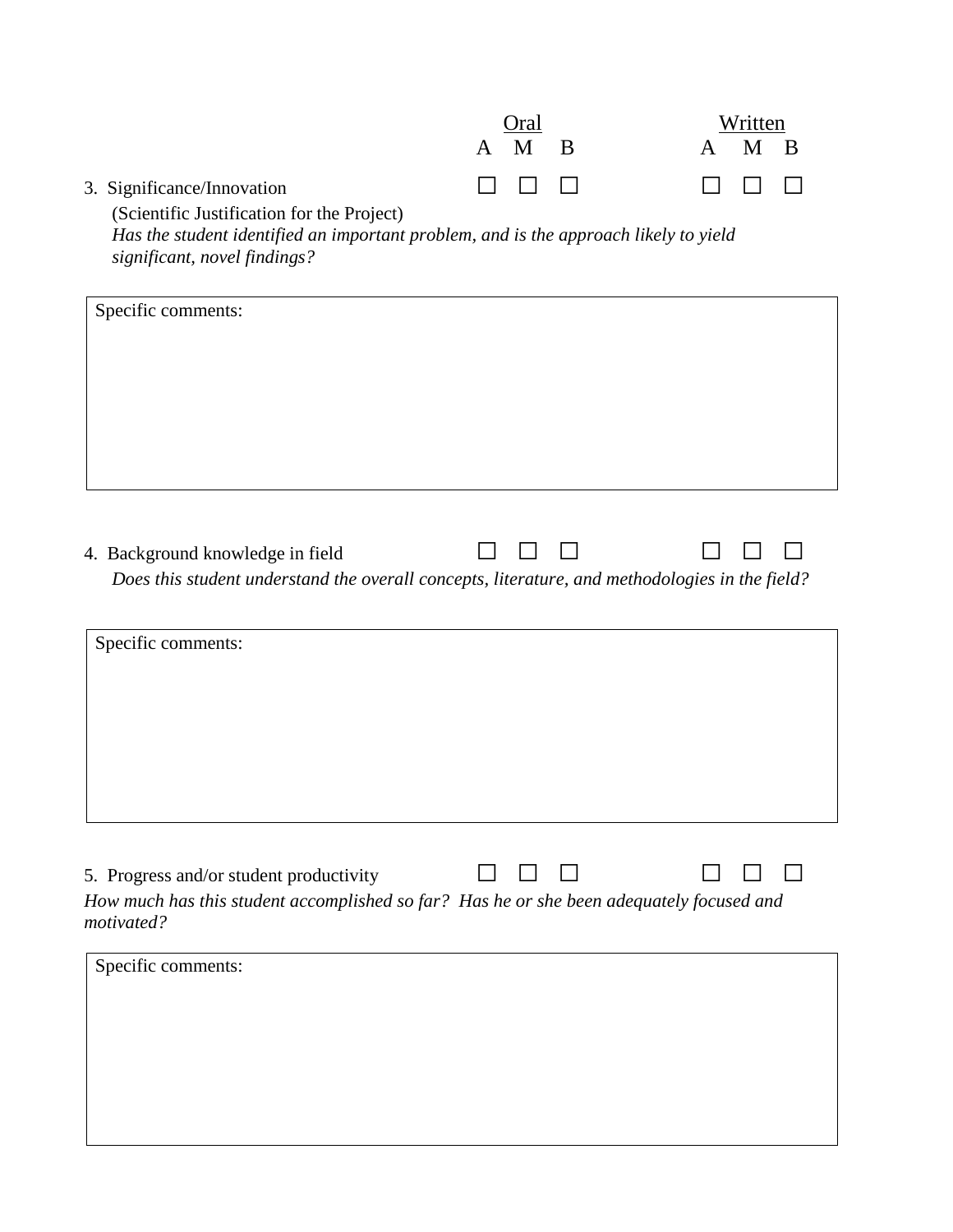## 6. Experimental Plan

| - Methodology | $\begin{array}{ccc} \square & \square & \square \end{array}$ |  | $\begin{array}{ccc} \n\Box & \Box & \Box \n\end{array}$ |  |
|---------------|--------------------------------------------------------------|--|---------------------------------------------------------|--|
|               |                                                              |  |                                                         |  |

*Are the proposed methods the appropriate for the task? Does the student understand the methods and both the experimental and analytical issues he/she is likely to face?*

| Specific comments:                                                                                                                                                                                                                                                                                           |  |
|--------------------------------------------------------------------------------------------------------------------------------------------------------------------------------------------------------------------------------------------------------------------------------------------------------------|--|
|                                                                                                                                                                                                                                                                                                              |  |
| -Feasibility<br>Does the student have access to the infrastructure and expertise, either through<br>collaboration or in the lab, needed to carry out the experiments? Are the proposed<br>experiments likely to be completed in a reasonable time and with reasonable effort and<br>cost?                    |  |
| Specific comments:                                                                                                                                                                                                                                                                                           |  |
| -Outcomes/pitfalls/interpretations/<br>alternative approaches<br>Has the student identified reasonable alternative approaches to be applied if the<br>proposed plan does not work or does not answer the key questions? Has the student<br>outlined what could be learned if the outcome is not as expected? |  |
| Specific comments:                                                                                                                                                                                                                                                                                           |  |